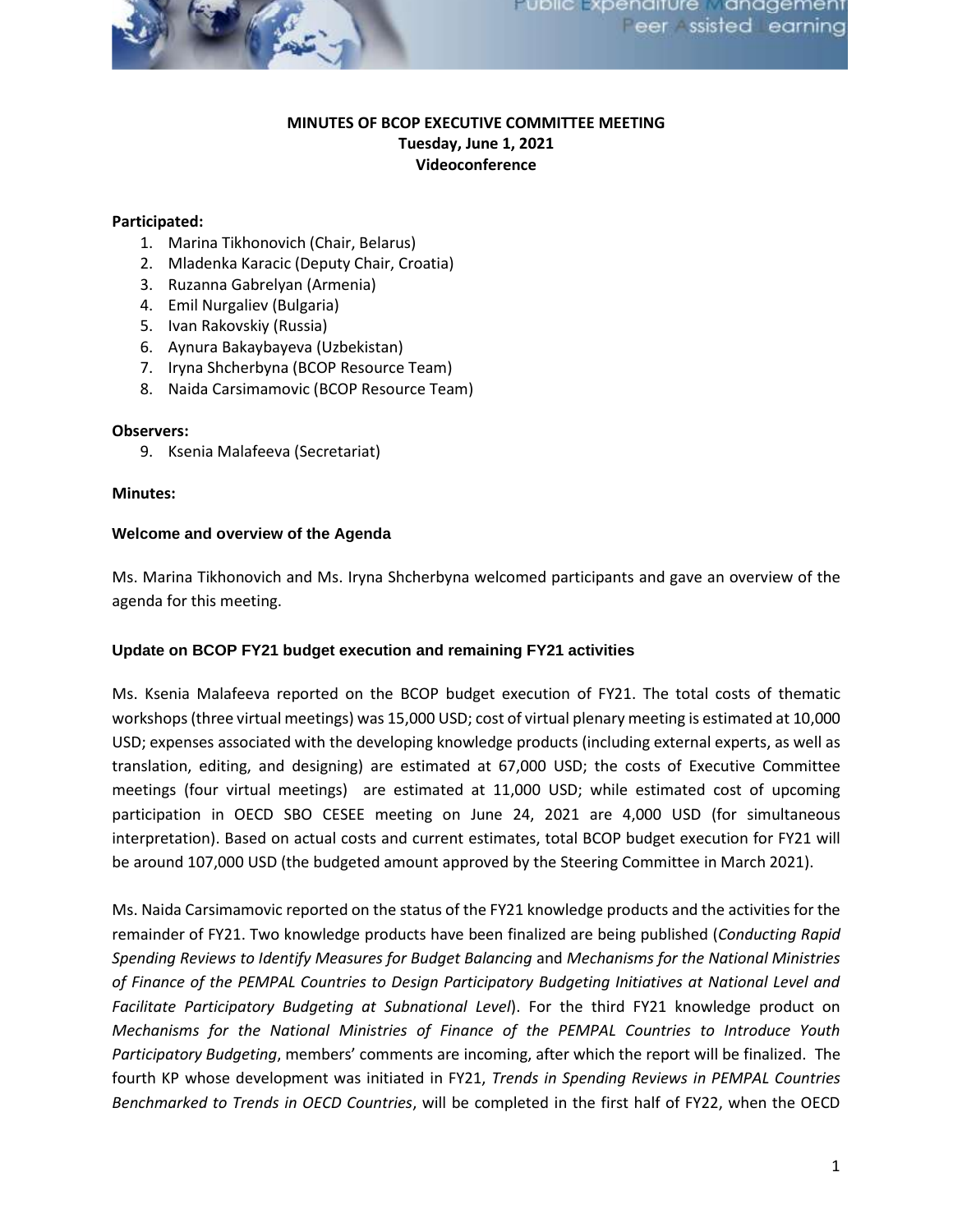

Secretariat shared the full database for the OECD countries' survey results with the PPBWG. The last event in this fiscal year is OECD SBO CESEE, which will take place on June 24, 2021.

# **Planning BCOP FY22 Action Plan/Budget**

Ms. Carsimamovic reminded that the Steering Committee instructed each COP to draft FY22 Action Plans, with the USD 200,000 COP budget allocation (and with no savings from previous years carried over to FY22) and with face-to-face events assuming to resume in the second half of FY22. Based on these parameters and the thematic discussions in the BCOP virtual meeting, the Resource Team drafted the proposed BCOP's FY22 Action Plan, which Ms. Carsimamovic presented to the Executive Committee after which an extensive discussion was held by the Executive Committee.

Ms. Carsimamovic also presented the results of the members' votes on the countries' thematic priorities for FY22, based on the survey conducted in later May 2021. The results were as follows:

- 1. **Priority topics within the Program and Performance Budgeting Working Group**:
- a. A step-by-step analysis of a spending review approach in an advanced country based on one
- specific spending review example in a selected sector 20 votes
- b. Green/climate change budgeting 3 votes
- c. Mechanisms for increasing the demand and understanding of performance budgeting information by parliaments – 12 votes

d. Recommendations on the presentation of performance information by kind/level and by intended audience (i.e., in budget documentation, national strategic plans, strategic plans for individual sector, citizens budgets, etc.) – 13 votes

## 2. **Priority topics within the Budget Literacy and Transparency Working Group**:

a. Support measures for engaging vulnerable groups in participatory budgeting – 1 vote b. Ways for Ministries of Finance to improve transparency and budget literacy/understanding within budget planning process – 22 votes

- c. Creating digital platforms for citizens ' participation in the budget process" 10 votes
- d. Modernizing public hearings for budgeting 7 votes
- e. Methodology for estimating social and economic impacts of participatory budgeting 8 votes

## 3. **Priority topics outside of the individual BCOP working groups' topics**:

a. Medium-term budgeting for baseline versus new policy scenarios – 14 votes

b. Joint examination of the two BCOP's working groups on budgeting for Sustainable Development Goals (SDGs) – 7 votes

c. Joint examination of the two BCOP's working groups on digitalization in budgeting – 9 votes

d. Joint examination of the two BCOP's working groups on budgeting for rural development – 2 votes

e. Measures that can be implemented by the Ministries of Finance to support the post-Covid recovery, including capital budgeting – 12 votes

The Executive Committee approved the FY22 Action Plan with the following main activities:

- BLTWG workshop, including a session on a new non-WG topic (September 2021)
- PPBWG workshop (October 2021)